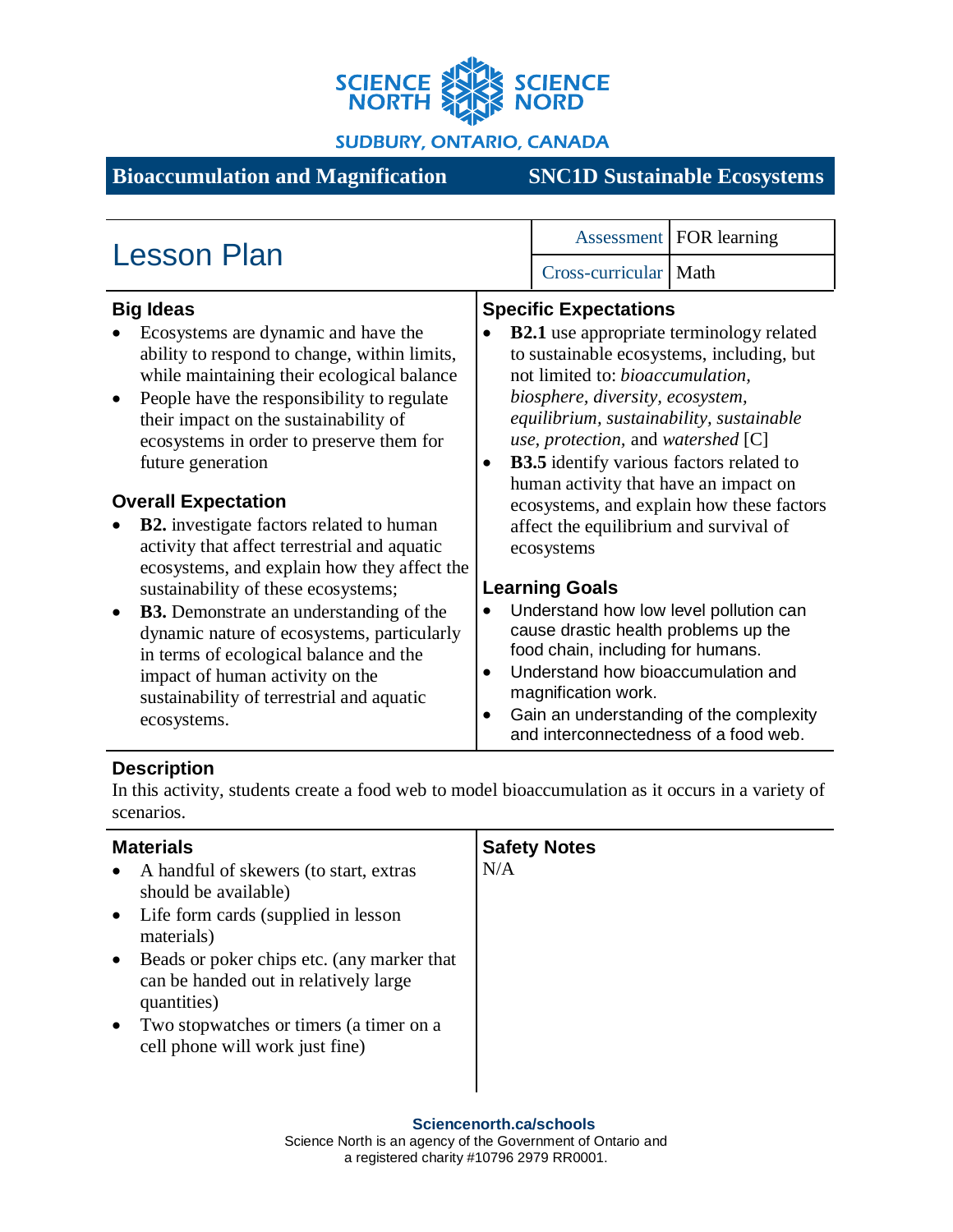#### **Introduction**

#### **Opening Discussion – The Food Web**

If you have not already discussed food webs, an introduction lesson is advised. Here's a review you can do with your students:

- **What is a food chain?** A food chain is how lifeforms are connected through consumption – humans eat cows, cows eat grass, grass feeds on soil, etc.
- Can you give some examples of a food chain?
- A **food web** is more complex because we look at all relationships between life forms in an ecosystem rather than just one chain. For example: grass gets eaten by grass hoppers, which get eaten by chickens and robins. Humans eat chickens. Hawks eat robins. Etc.)
- Understanding how the food web in an ecosystem works is crucial to understanding the ecosystem itself, but also how different events will affect the entire ecosystem (like a drought etc.). It goes well beyond just knowing who eats who.
- The activity being done today helps show how parts of the ecosystem are connected and that pollution can affect all parts of a food web.

#### **Introductory Video**

You may choose to play a video or part of a video to introduce the ideas of **bioaccumulation and biomagnification**. You could also let the students do the activity first and discover what happens to pollution in the food web and then watch these videos at the end as a consolidation activity.

- One suggestion is to watch this video to the 1:50 mark. This gives a good introduction. You can then resume and finish the video after the activity.
- <https://youtu.be/dj0U9-ZvWZs> "What are you TOXIN about" by MindFuel Canada.

#### **Action**

This activity works well in a small group so students can discuss their approach and results together. A group of two or three students would work well, but it can also be done as individually. While it is possible to provide students with the required information, it is recommended that you let them research and explore the connections in the food web. Once the food web is laid out they can look at how toxins would move through the food web.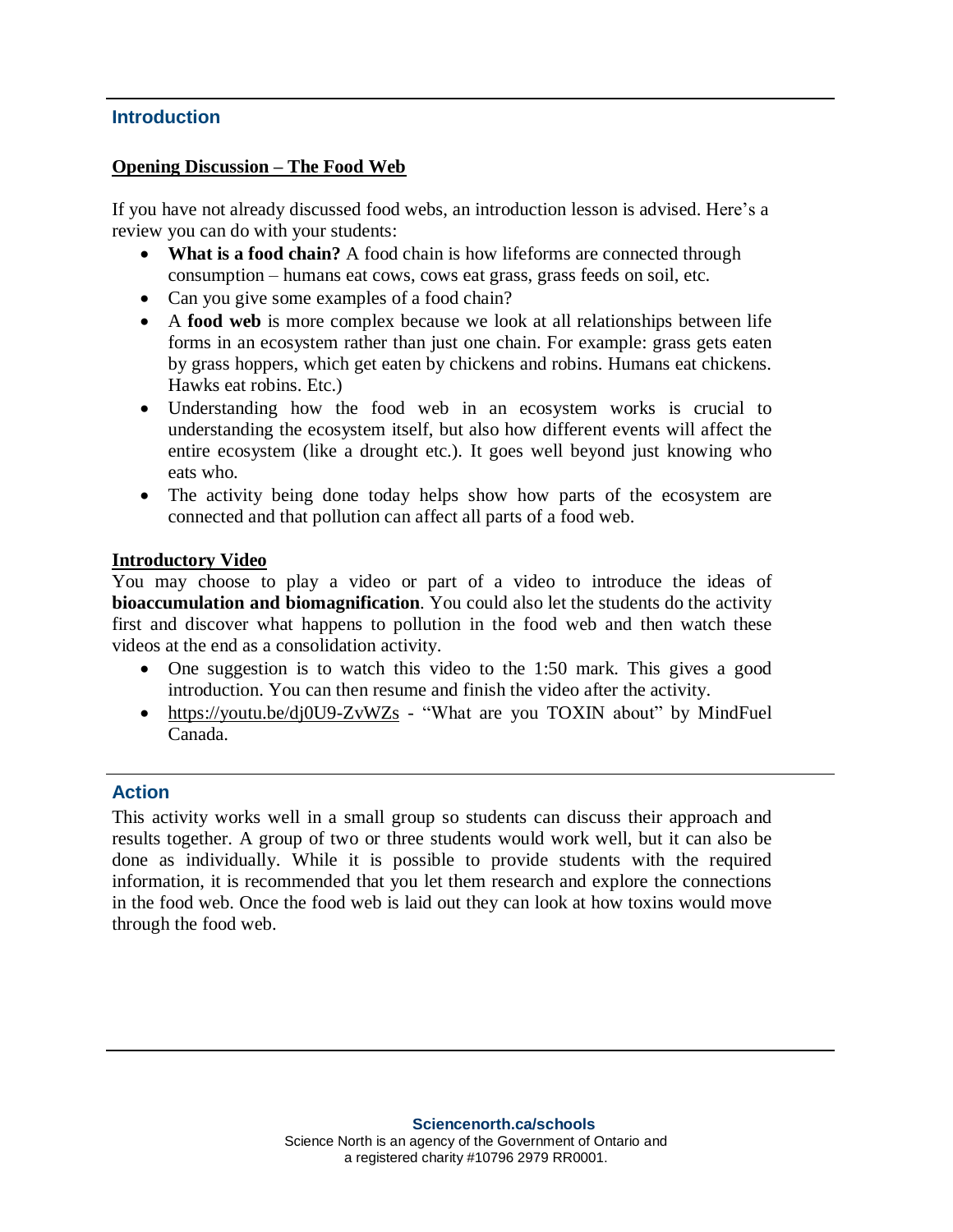# **Action**

#### **Modeling Bioaccumulation**

First, let's see how life forms absorb toxins in the environment. **Let us assume the toxin is found in water and it is taken up by algae**. Algae (and other life forms) can also rid themselves of some toxins. Let's investigate what happens by following the three scenarios on the activity instructions handout:

- For our modeling we will use beads (or a similar marker). One marker is one toxin "particle"
- Let us say that our algae can rid themselves of one toxin every 5 seconds.
- **Scenario one: Low pollution of the water**.
	- o The algae absorb a toxin every 10 seconds.
- **Scenario two: intermediate water pollution.**
	- o The algae absorb a toxin every 5 seconds.
- **Scenario three: high water pollution.**
	- o The algae absorb a toxin every 3 seconds.
	- o Play this scenario for a few turns to see how things develop.
- One student adds toxins at the right time intervals by placing them on the algae card. Another student removes ONE toxin at the right intervals (if there is at least one present) for each scenario. **Use timers to make sure each student uses the correct time interval.**

## **What happens? Discuss.**

- **Scenario one**: the algae can handle the low level pollution **no buildup.**
- **Scenario two: balance.** As long as nothing changes there is no buildup of toxins. This is a critical level, and if you were a regulator you might aim for this level of "acceptable" pollution that does not affect the environment (see why doing these kinds of models is so important in the real world too? This can be a complicated computer model of the ecosystem – rather than this simple model – but our activity gives us the correct basic idea).
- **Scenario three: toxins build up.** The algae cannot keep up with the toxins it absorbs. Over time the algae accumulates more and more of the toxin. This is called **bioaccumulation**. How might this affect life forms that consume the algae?

## **Setting up a Food Web**

Students now lay out an example of a food web using the **supplied life form cards and the instructions** for the activity.

- Lay out all the life form cards (provided, or write your own life forms onto pieces of paper if you researched a different food web)
- Use skewers to make connections between life forms (pointing arrows from the producers to the consumers). Discuss with your team where the connections should be.
- Remind students of the terms "**producers**" and "**consumers**". Consumers eat the producers. A consumer can then become the producer for a higher level consumer…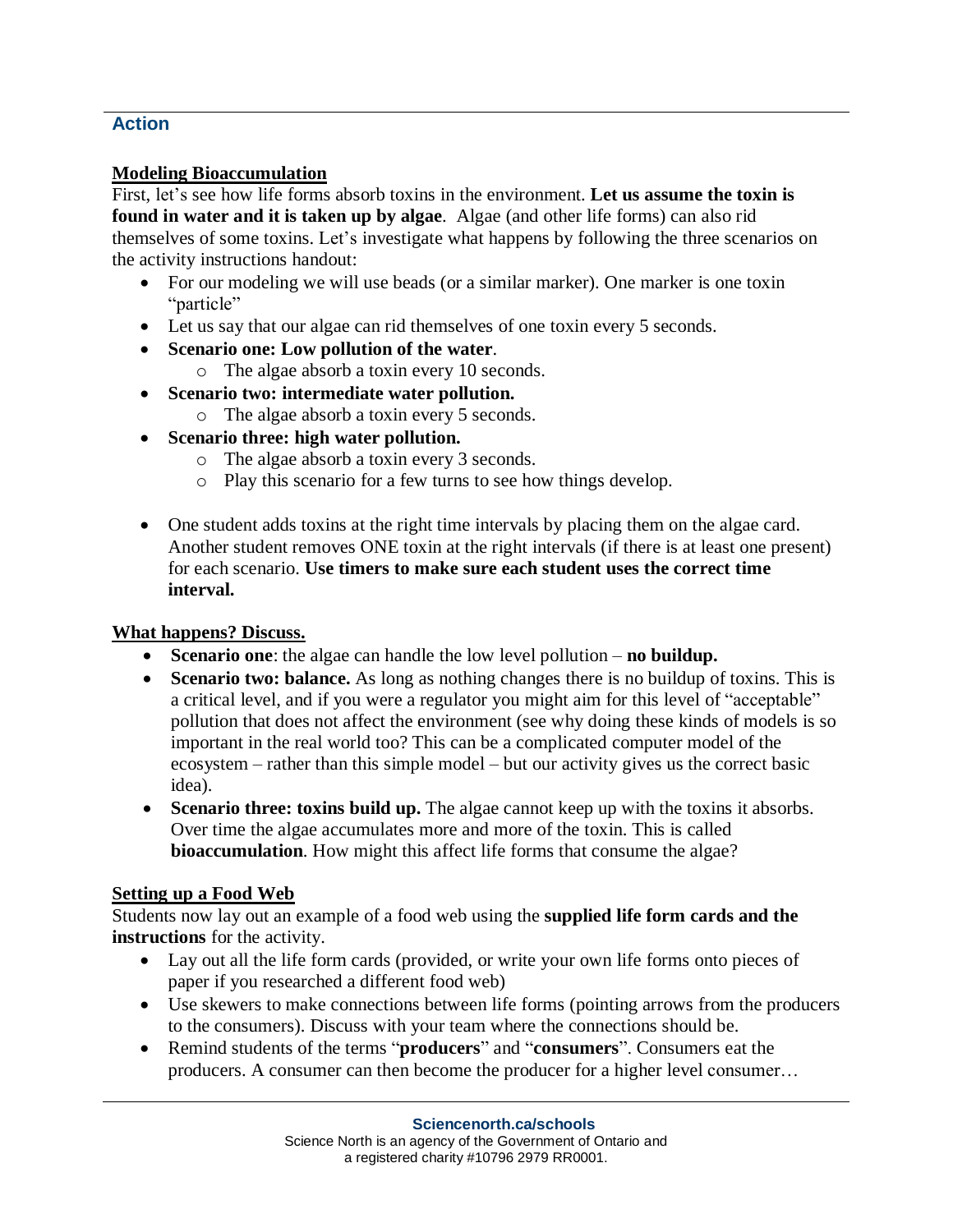It's up to the teacher to decide if the student food webs need to be corrected for accurate connections. The learning goal for this activity is to understand the concept of a food web rather than ensuring every connection is correct.

# **Modeling Biomagnification (or Bioamplification)**

If time permits, there are other scenarios that can be completed. That said, the basic approach is always the same:

- Place one or several markers on each of the lowest level life forms (**primary producers**)
- **Follow the food web and add as many toxin markers to each life form as there were in total on the lower trophic level**. For example, if an otter consumes a crayfish (2 toxin markers) and a trout (3 toxin markers), the otter would have a total of 5 toxin markers. Progress along the web until you reach the end of each branch. (see images in the activity instructions handout for details)
- This first scenario is a simplified model. Students can complete the activity a second time and apply that in reality, each **higher level consumer eats MANY lower level producers**. In this scenario, you can add two or three toxin markers to the consumer for every one marker that it gets from a lower level producer. This demonstrates amplification in the biomagnification process.

## **What happens? Discuss.**

- In these scenarios, toxins ARE building up in the lowest level life forms. So there is already bioaccumulation.
- As you move up the food chain, the toxins become increasingly concentrated. This is called **biomagnification (or bioamplification).**
- Are humans affected by this? YES. Very much so! Humans are high level consumers which is why we have to be careful about what we consume. Certain sea foods are known for being contaminated with heavy metals.
- In this way, even a low level of toxin pollution can become a really serious problem for the higher order consumers. Bears, wolves, eagles, AND humans are especially vulnerable.

# **Consolidation/Extension(s):**

## **Discussion:**

- Note how different animals and plants in the food web have very unique positions compared to other ones.
	- o What is a plant or animal that many other life forms depend on directly or indirectly? (All the producers, e.g. algae, are good examples)
	- o Is there a plant or animal that is connected to almost every other plant or animal in that ecosystem (many arrows pointing toward or away from it)? (e.g. frog)
	- o What is a life form that depends highly on the success of other life forms? (top predators)
- Now discuss how toxins move up the food chain and how different life forms are affected.
	- o At lower trophic levels, low amounts of toxins do not have as large an impact